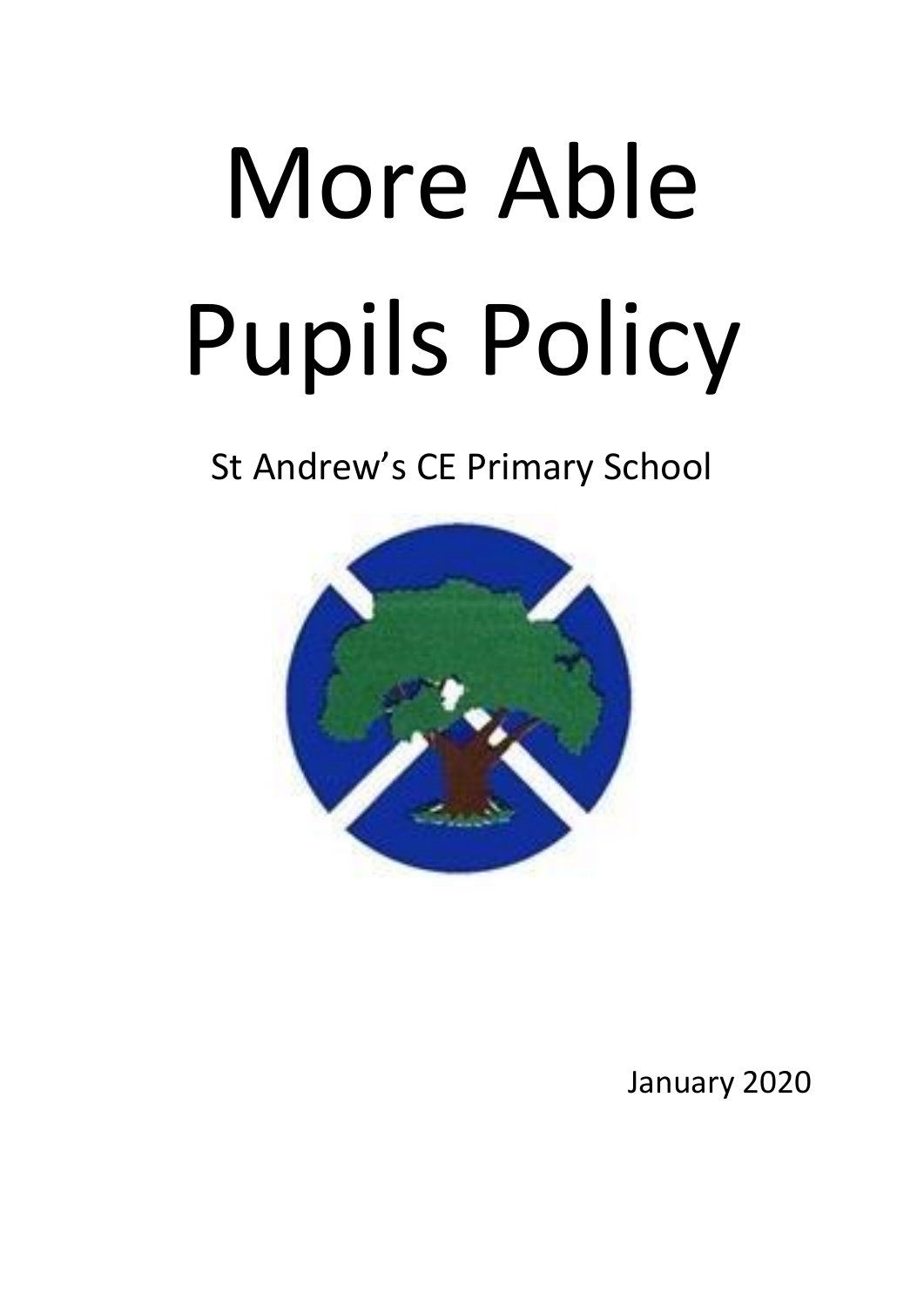### **STATEMENT OF INTENTION**

We believe at St Andrew's Primary School that we should provide for children of all abilities. Children deserve an education that challenges and motivates them to achieve their full potential and become independent learners. We endeavour to help pupils develop their skills and abilities intellectually, physically, artistically and creatively. All pupils should be given opportunities to achieve the outcomes that are key to well-being in childhood and later life. All pupils should be entitled to opportunities, which enable them to maximise their potential, achieve success in their work and relationships, and encourage them to value their own and others' achievements.

The curriculum and organisation of the school must allow each pupil to learn at a pace that is appropriate for them and more able pupils should be given the opportunity to study subjects to a greater breadth and depth using their curriculum knowledge to solve problems and investigate possibilities. This document outlines our practice for working with the most able pupils and illustrates our commitment to them. We believe that every teacher and co-ordinator has an equal responsibility for identifying and supporting these children.

### **DEFINITIONS**

Within school we use three different terms to describe our more able pupils: Gifted, Talented and Most Able.

**Gifted** - refers to a child of exceptional ability who possesses abilities so well developed and so far in advance of their peer group that the school needs to provide additional learning opportunities which develop, enhance and extend these abilities.

**Talented** - Refers to a child who excels in one or more specific fields, such as sport or music, but who does not perform at a high level across all areas of learning.

**More Able** - A child who is working at a level above the expected level for their peers.

### **AIMS AND OBJECTIVES**

- To promote the identification of More Able pupils, using a variety of methods of assessment.
- To ensure that all More Able children achieve their full potential.
- To provide a rich, challenging and differentiated curriculum in which More Able children can work at their own level and pace.
- To give opportunities, in all curriculum areas, to develop talents, creativity, work at greater depth and develop reasoning skills.
- To create an ethos where pupils can have and achieve the highest aspirations.
- To work in partnership with the home and school.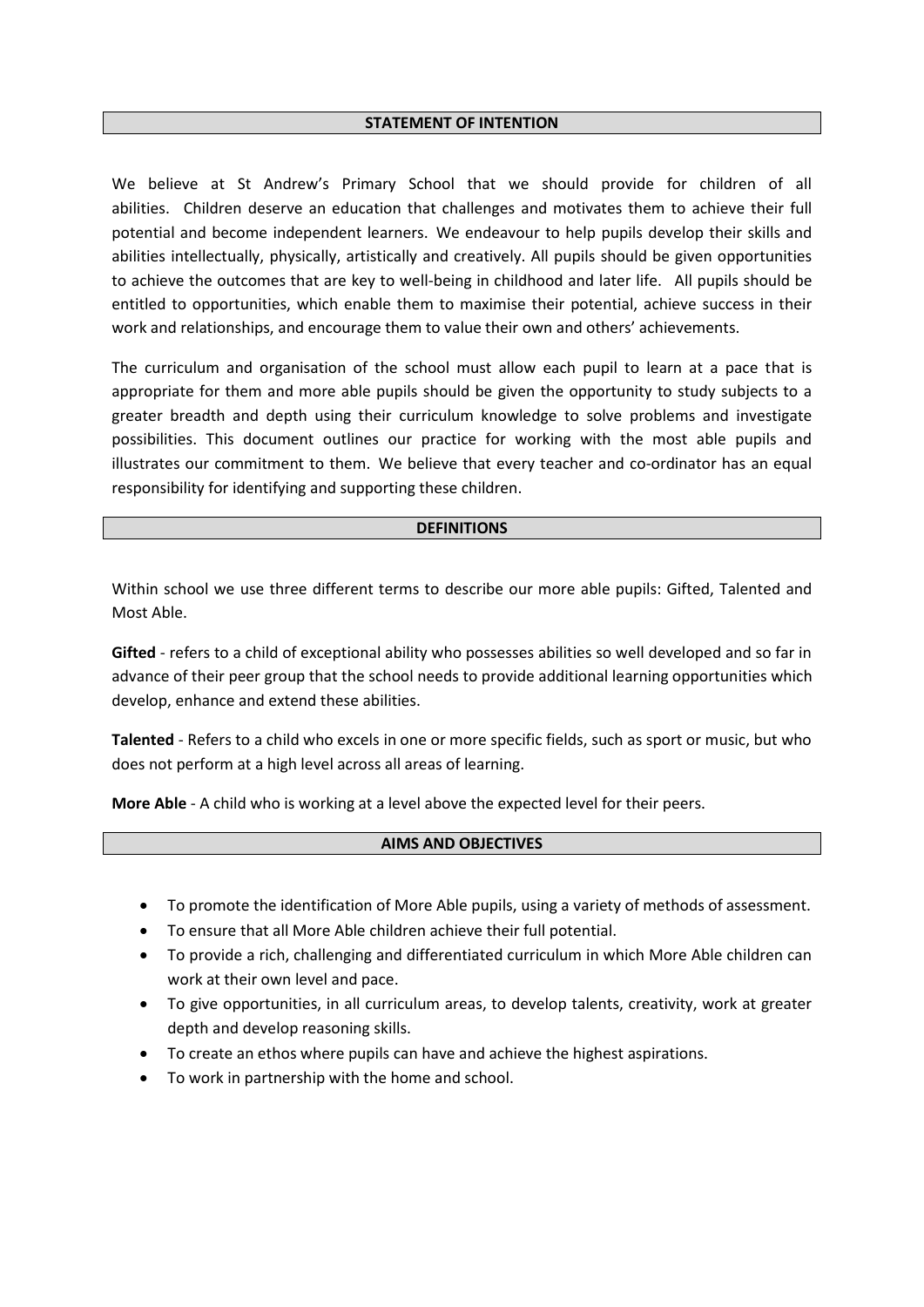### **IDENTIFICATION**

We expect to identify 5-10% of our pupils as most able. We aim to establish procedures for identifying pupils that are non-discriminatory. We also aim to identify children who have the potential to be on the register, but who are currently underachieving.

Children will be identified using a range of techniques:

- Analysis of information from ongoing teacher assessments and test outcomes
- Standardised and scaled scored tests
- Ongoing class based assessment –careful record‐keeping, collation of evidence, e.g. samples of pupils' work by class teachers.
- Teacher observation of social and leadership skills.
- Discussion with colleagues and subject coordinators
- Observations and advice from subject coordinators.
- Consultation with parents
- Information received from previous schools.

### **CHARACTERISTICS TO LOOK OUT FOR**

More able pupils are a diverse group and their range of attainment will be varied. They are more likely than most pupils to:

- think quickly and accurately
- work systematically
- generate creative working solutions
- work flexibly, processing unfamiliar information and applying knowledge, experience and insight to unfamiliar situations
- communicate their thoughts and ideas well
- be determined, diligent and interested in uncovering patterns
- achieve, or show potential, in a wide range of contexts
- be particularly creative
- show great sensitivity or empathy
- demonstrate particular physical dexterity or skill
- make sound judgements
- be outstanding leaders or team members
- be fascinated by, or passionate about, a particular subject or aspect of the curriculum
- demonstrate high levels of attainment across a range of subjects or within a particular subject or aspect(s) of work
- Are able to use a high level of mastery in order to work with the curriculum objectives taught

It is important to recognise that not all highly able pupils are obvious achievers. Many actually under achieve – their potential is masked by factors such as frustration, low self‐esteem, Special Educational Needs, lack of challenge, and low teacher/parent expectations. To enable these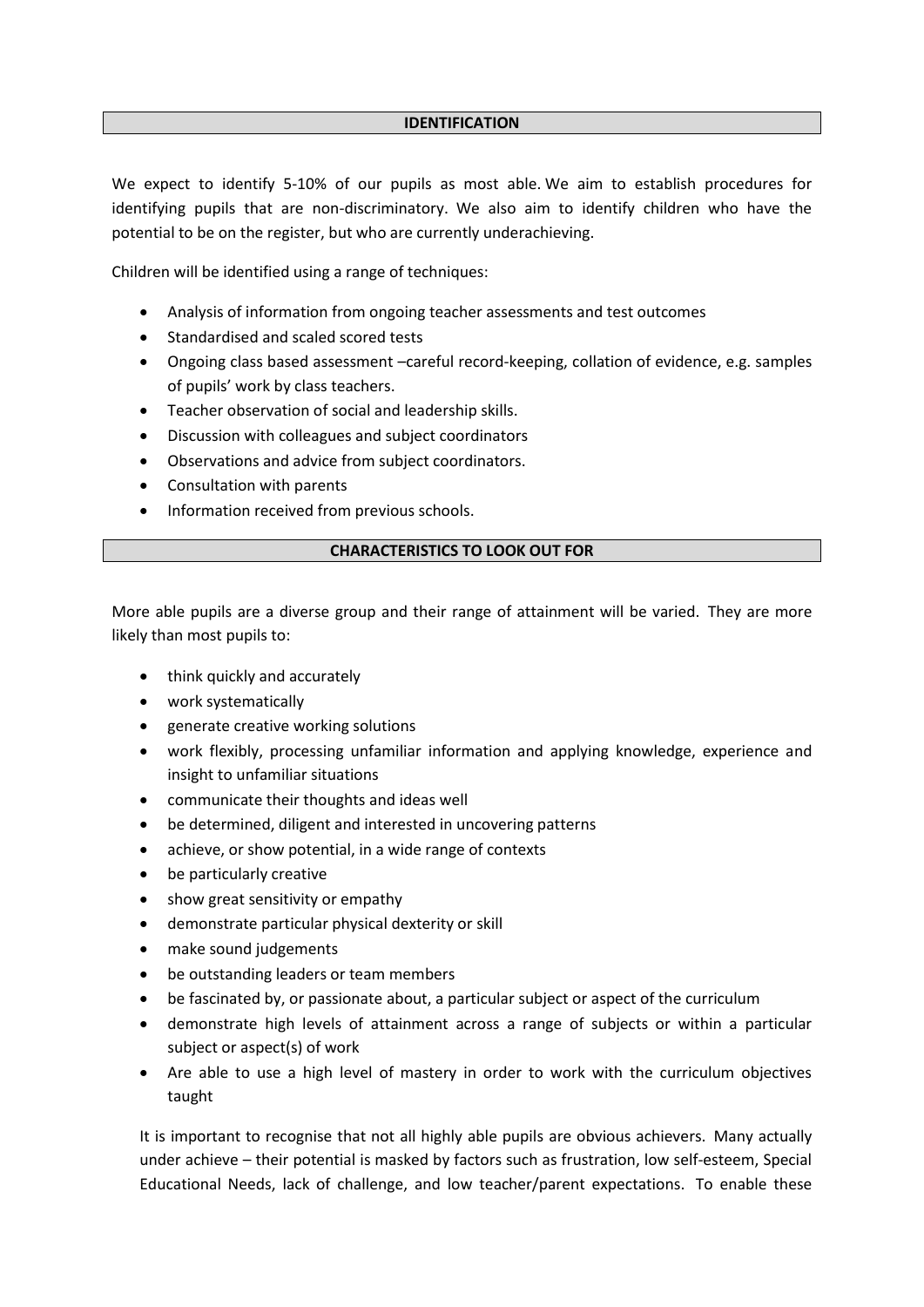pupils to fulfil their potential, it is vital to give everyone in the school the opportunity to excel. As a school, we recognise that we need to be alert to any groups of pupils who may be underachieving and to assess the potential ability of these pupils. We are also aware of the need to ensure that particular groups are not under‐represented.

## **PLANNING FOR PROVISION**

We aim to:

- create an ethos where it is OK to be 'more able' and where pupils feel good about achieving excellence
- encourage all pupils to become independent learners
- provide a wide range of resources to accommodate the needs of able pupils
- offer opportunities for the able pupils to work independently or with older pupils of the same ability
- celebrate achievement
- involve pupils in decision‐making, for example as members of the school council
- encourage pupils to carry out extra research work
- encourage pupils to participate in out of the classroom activities
- promote an atmosphere of inclusiveness where any negative stereotyped generalisations about gifted, most able and talented pupils are challenged
- ensure that provision of gifted, most able and talented pupils is embedded in all aspects of school life
- support the effective transition of gifted, most able and talented pupils to the next stage of education
- Encourage parents and carers to be aware of their role in supporting and encouraging their child's learning by recognising their child's interests and abilities, providing resources and opportunities at home and setting realistic targets.
- Promote celebration of achievements by asking parents to inform the school if their child has an out‐of‐school award etc.
- We focus on providing opportunities for greater depth and mastery within our curriculum. We want to see how a child can apply the curriculum and the skills they have learnt to a range of challenges, activities and problem solving tasks.
- The school provides a whole range of extra-curricular activities for all pupils and will endeavour to provide activities that enable gifted and talented pupils to extend and challenge their skills.

### **WHOLE SCHOOL STRATEGIES**

Whole school strategies currently available are:

- targeted pupil feedback in numeracy, reading, writing and science that encourages greater depth
- differentiation according to the learning needs of the individual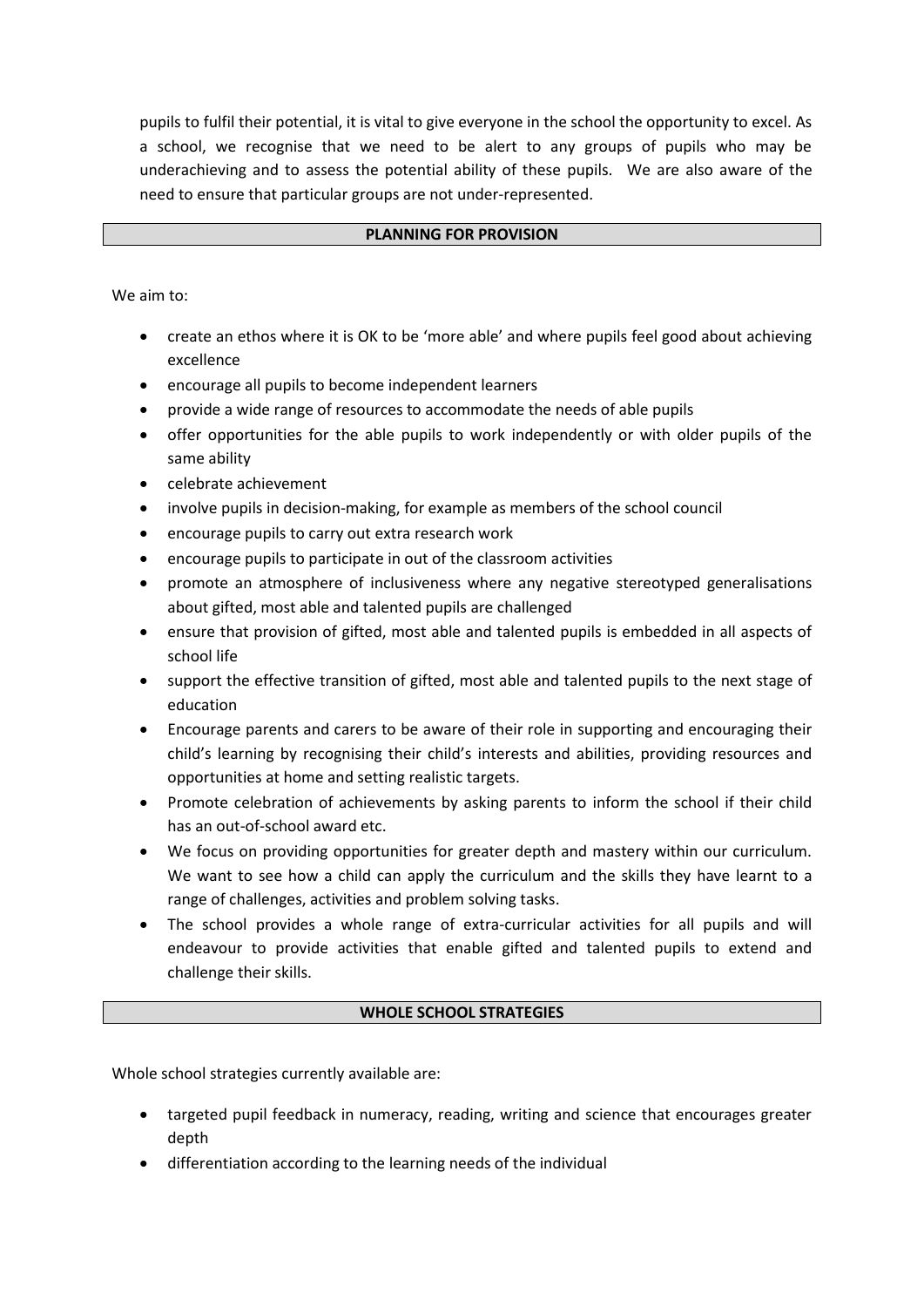- enrichment and extension activities which add breadth and depth to the curriculum
- accelerations where appropriate
- setting and separate pupil groups where appropriate
- the encouragement and celebration of special abilities and individual achievements through whole school assemblies where children are commended and awarded certificates
- school productions, church services, pupil led worship groups, dance performances and class assemblies to challenge and extend the more gifted artists, singers, dancers and actors
- Enrichment weeks and days, as well as cross-curricular projects, when the normal timetable is suspended and pupils are offered challenge and responsibility.
- Before and after school clubs to extend the curriculum further
- private music lessons for the musically talented
- Opportunities for advancement of sports skills where a gift or talent is emerging.

Parents, carers and schools working together can significantly enhance a child's experience of education and effective partnership and will be based on the development of trust, and on each partner valuing the other.

# **CLASS BASED STRATEGIES**

We acknowledge the importance of establishing the prior knowledge, understanding and skills pupils have to avoid unnecessary repetition of work, which can be demotivating. We are also alert to the pupils who are very able but who are underachieving.

Through effective planning, assessment, record‐keeping and liaison with children's previous teachers we aim to:

- provide problem solving and investigation activities to develop reasoning, questioning and thinking skills.
- Identify appropriate objectives and have explicit gifted and talented or most able activities identified in planning across the whole curriculum
- Encourage all children to become independent learners and discerning questioners by: organising their own work - carrying out unaided tasks which stretch their capabilities making choices about their work - developing the ability to evaluate their own work and so become self‐critical
- analyse attainment data, including performance criteria in PE and the creative arts in order to identify those pupils who have the potential to reach high levels of performance
- establish what the children have done previously in order to prevent repetition
- provide challenges through high‐quality tasks for enrichment and extension
- differentiate appropriately and plan work so that there is extension material for the most able children
- set differentiated homework
- ensure pupils achievements match their potential ability, taking into account the schools' performance data as well as information from its own pupil tracking